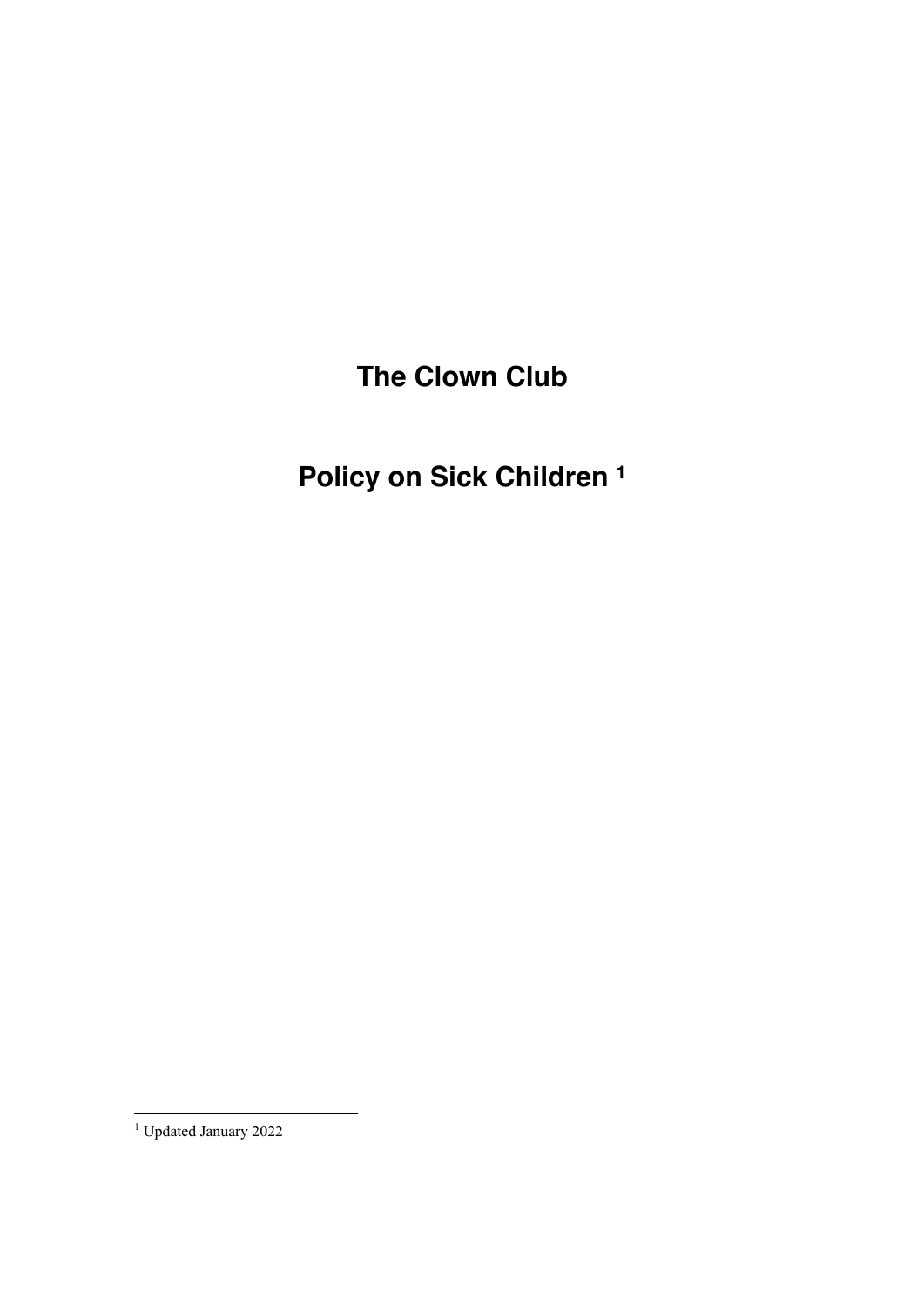# **When should a sick child be picked up?**

- 1. When the child is too sick to participate in the daily schedule.
- 2. When taking care of the child is too intensive for the teachers.
- 3. When the child is endangering the health of the other children.

## **Policy on Infectious Diseases**

- 1. Parents should notify teachers and management in cases of infectious diseases.
- 2. Management will consult the GGD (health department) if necessary. The GGD, with permission of parents, may request further information from the family doctor.
- 3. The GGD will advise on which actions to take depending on the disease.
	- The sick child will not be admitted due to risk for the other children, this is called prevention.
	- To treat the sick child in order to stop the spreading of the disease.
	- To inform the parents of the other children about the disease, so they are alert to the symptoms.
	- To vaccinate the other children or give them preventative medication.
	- Often is not necessary to take special precautions.

## **Is a child sick or not?**

Every teacher knows the problem: a child that is drowsy with a runny nose and does not want to participate in the group. Is the child sick or not? What do we do? If in doubt it is advisable to keep a close eye on the child.

- Does the child play as you are used to them playing?
- Does the child talk as they normally do?
- Do they react to what you are saying or doing?
- Do they feel warm?
- Does the child cry more often and longer than usual?
- Do they wet their diaper more frequently than normal?
- Does the child constantly want to lie down or sleep longer than normal?
- Does the child complain of pain?
- Does the child have diarrhea or are they vomiting? (max 2 times)

Not every change in behavior is caused by illness and the teacher is not supposed to make a diagnosis. What matters is that the teacher can make the decision on whether the child should stay in the group or if the teacher should contact the parents.

# **Can the child stay in the group?**

The decision of whether a child can stay in the group will be made by the teachers, as a matter of principle. The interest of the sick child is of major concern, but the teacher should also take the interests of the other children into account and of the teaching team. A child that is sick and can not participate in